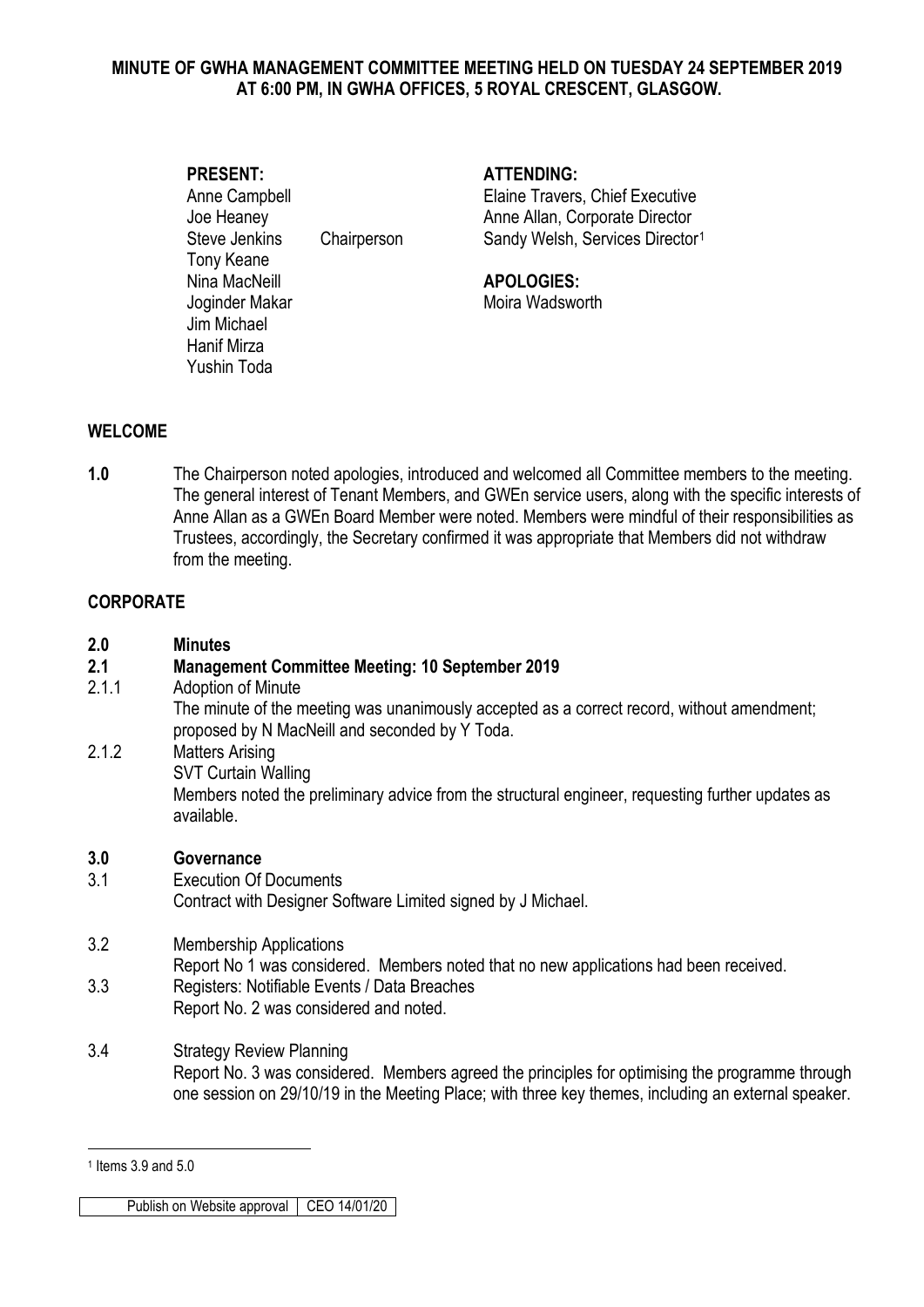3.5 OSCR[2](#page-1-0) Trustee Duties Compliance Report No. 4 was considered. Members acknowledged their duties and responsibilities as Charity Trustees and confirmed full compliance with OSCR's guidelines.

### 3.6 Assurance Statement 2019: draft Report No. 5 was considered, with Members agreeing unanimously that the Statement accurately reflected GWHA's position. S Jenkins confirmed his signature on behalf of all MC Members.

## 3.7 SHR[3](#page-1-1) Landlord Report 2018/19 Report No. 6 was considered and performance noted; with Members aware that the Report would be available on both GWHA and the SHR's websites.

## 3.8 Annual Report on Charter 2018/19

Report No. 7 was considered, with Members noting that the Report had been delivered with the September newsletter, and would be available on the website.

#### 3.9 Health & Safety Compliance Report No. 8 was considered, with Members noting strong performance and acknowledging actions. Members signed the annual declarations affirming statutory responsibility for H&S.

## **4.0 Finance**

- 4.1 Management Accounts to 31 July 2019
	- Members considered Report No. 9, unanimously approving the Management Accounts, and noting:
		- I. Strong, low risk ratio performance.
		- II. Change in accounting practice (pension deficit) impacting costs; with other variations due primarily to programming, invoicing and payment timing.
	- III. Positive outturn at this point in the year as expected; with alignment anticipated over the remainder of the year.

## 4.2 Treasury Management Policy & Performance

Report No. 10 was considered in some detail, with Members noting:

- 1. No new borrowings since 2011 (Brechin St New Build); low interest rate on loans; and 100% covenant compliance.
- 2. Investment rate increasing at a lower percentage than the base rate, impacting investment performance: and with potential for further impact during year.

Reflecting on current performance, and alert to current financial climate and forecasts, Members unanimously agreed the revised Policy and PI for 2019/20.

## **SERVICES**

## **5.0 Property Services**

5.1 Asset Management Strategy (AMS)

Members considered Report No. 11, approving the AMS in the context of the current and future challenges in securing the longer-term sustainability of the housing stock and the communities in which the association operate: from the delivery of SHQS<sup>[4](#page-1-2)</sup> and EESSH<sup>[5](#page-1-3)</sup> in multi-tenure, pre-1919 and non-traditional housing stock; to meeting the needs and aspirations of our changing and increasingly vulnerable household profiles. Members agreed the strategy initiatives and PIs, acknowledging ongoing compliance reporting, and recognising the importance of flexibility to reflect stock

<sup>&</sup>lt;u>.</u> <sup>2</sup> Office of the Scottish Charity Regulator

<span id="page-1-1"></span><span id="page-1-0"></span><sup>3</sup> Scottish Housing Regulator

<span id="page-1-2"></span><sup>4</sup> Scottish Housing Quality Standards

<span id="page-1-3"></span><sup>5</sup> Energy Efficiency Standards for Social Housing